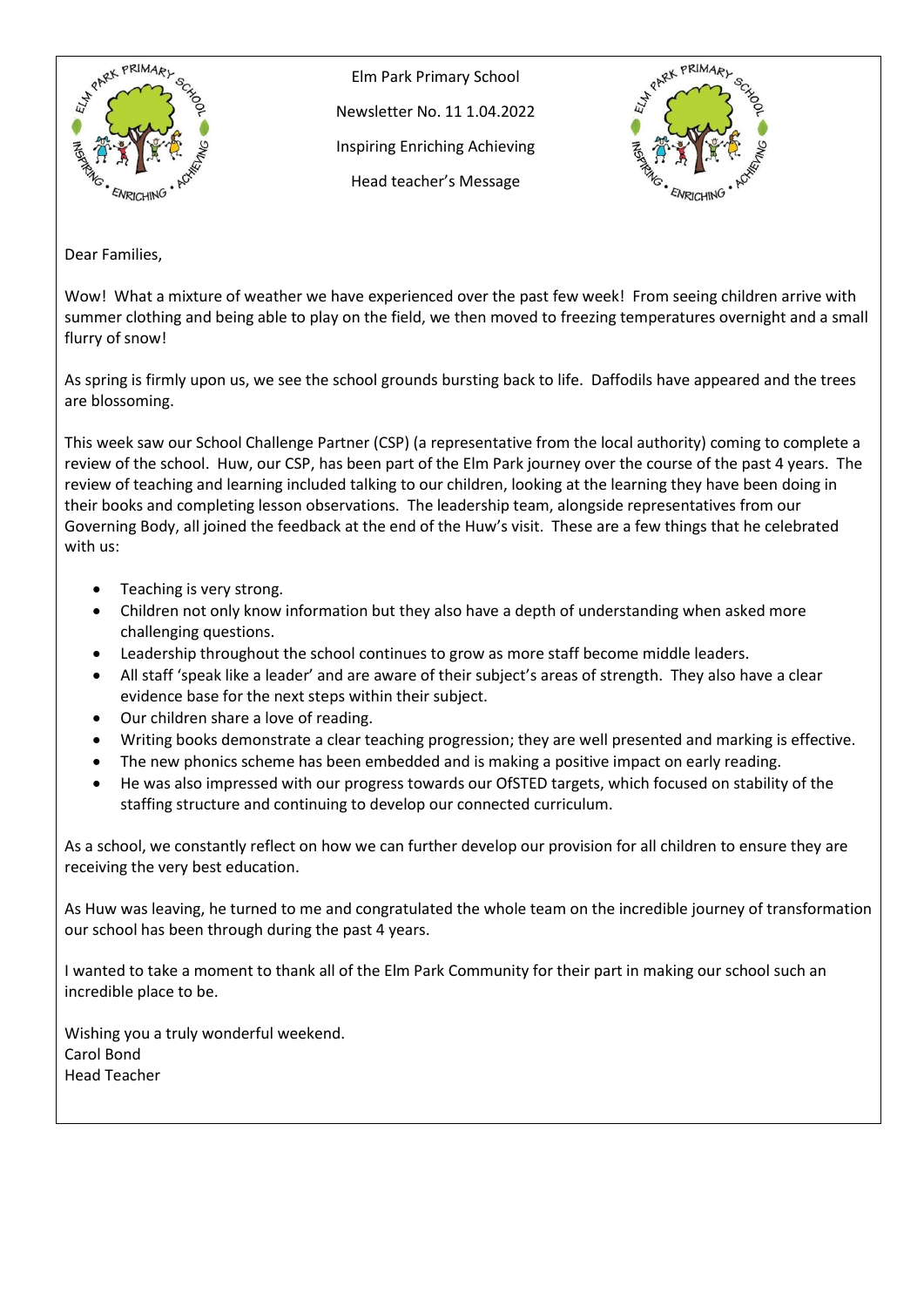

On Friday 18<sup>th</sup> March, we raised money for Comic Relief by wearing red and having fun doing Wacky Races. The children raced in a variety of ways, some even involving jelly, beach balls and flour. We raised £151.20 for this inspirational charity and the children had a brilliant time. A huge thank you to Mrs Walsh for organising the event and to Mrs Clements for supporting.





The KS1 Art Club have been busy decorating a meerkat in the last few weeks, as part of this year's Easter trail in Broadmead shopping centre. The trail will begin on 9<sup>th</sup> April and maps will be available from John Wesley's New Room in Broadmead (opposite Boots), the information desk in Cabot Circus, and all participating venues during the trail. Alternatively, you can download the map from [bristolshoppingquarter.co.uk/Easter](http://bristolshoppingquarter.co.uk/Easter)

Thank you to Miss Dykes and Mrs Moore for helping the children to create such a wonderful meerkat for the trail. Please go and see him, and all the other meerkats, during the Easter holidays if you fancy a fun day out.



## **PE and Sports News**

Our Y5/6 football team played against the team from Filton Avenue Primary last Friday. The sun shone and there were big smiles all round as we won 6-0. There were goals from Tobias, Alfie, Jaden and Max. They all played brilliantly as a team, communicating well and encouraging each other. A very special thanks goes to Mr Vamplew and Mr Bendall, who kindly came to coach and support the team. Well done to the team.

On Tuesday this week, we had the pleasure of welcoming a dance teacher to lead Indian Dance workshops for all the classes. It was absolutely incredible to see what each class were able to achieve in their short session. The children really enjoyed the opportunity and the teacher commented on how polite, enthusiastic and respectful they all were. We are so proud of you all.

As I write, this term's house sports competitions are taking place outside. R,Y1 and Y2 are demonstrating their tennis skills, Y3/4 are battling it out in a kwik cricket tournament and Y5/6 are competing against each other in hockey matches. We will be able to share the results in the next newsletter.